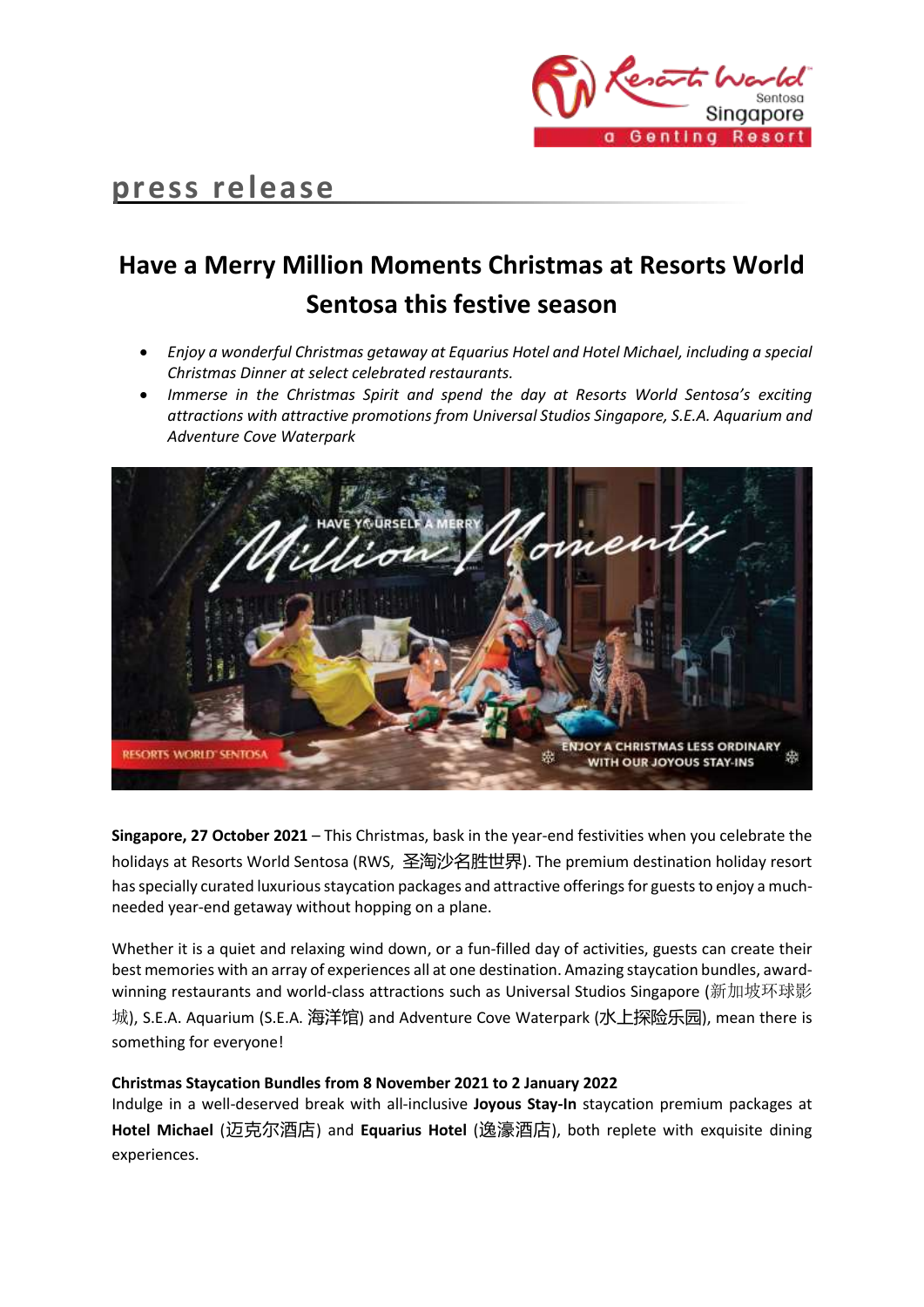

Spotlighting the property's elegant gallery-like artistic atmosphere, mural-adorned walls and lavish furnishings, **Hotel Michael** is an extravagant visual feast for art lovers. From just S\$538++ per night, uplift the spirits and unwind in beautiful maple-accented rooms complemented with mural-adorned walls and artistic furnishings.

Guests looking for an island Christmas getaway can opt for the eco-luxurious **Equarius Hotel** located along the fringe of a tropical rainforest in Sentosa. From S\$658++ per night, enjoy spacious and breezy deluxe rooms or suites with balconies that boast breathtaking panoramic views of the verdant forest or the calming sea.



Osia Meat Platter

Bask in the full suite of luxury experiences and memorable moments on this Christmas staycation by rounding it off with a gastronomical Christmas Dinner at RWS' celebrated dining concepts, as part of the RWS Christmas Staycation bundle. With the option to dine-in and feast at the resort's range of renowned restaurants including table65, Syun, Osia Steak and Seafood Grill, Ocean Restaurant or RWS' newest restaurant, CURATE CUCINA PISANA, guests will be spoilt for choice this holiday season.

From casual fine dining to an underwater aquarium dining experience, as well as popular cuisines like Japanese, Italian or Australian grills, RWS has something to offer for every taste palate! Sink your teeth into a festive sharing **meat platter** at Osia Steak & Seafood Grill, with an array of meats such as the roasted kurobuta pork belly, pure Black Angus beef striploin and braised lamb shoulder, or tuck into a Japanese rendition of a Yuletide dinner with the mouthwatering **bakkafrost salmon confit with shisowakame salsa** at Syun**.** For lovers of Italian cuisine, take this chance to try the **Punta di Petto** at RWS' newest restaurant, CURATE CUCINA PISANA, a tantalizing dish of beef short ribs braised in Chianti wine for 48 hours at low temperatures. For a taste of the sea, try the **Patagonia toothfish with saikyo emulsion** at the underwater Ocean Restaurant or the **sea bass barigoule** at one Michelin-starred restaurant, table65.

More information on RWS' **Joyous Stay-In** staycation packages can be foun[d here.](http://www.rwsentosa.com/merrymillionmoments) Stay tuned for more eagerly anticipated RWS staycation packages, promising a diverse slate of premium and exclusive experiences whenever a respite is needed.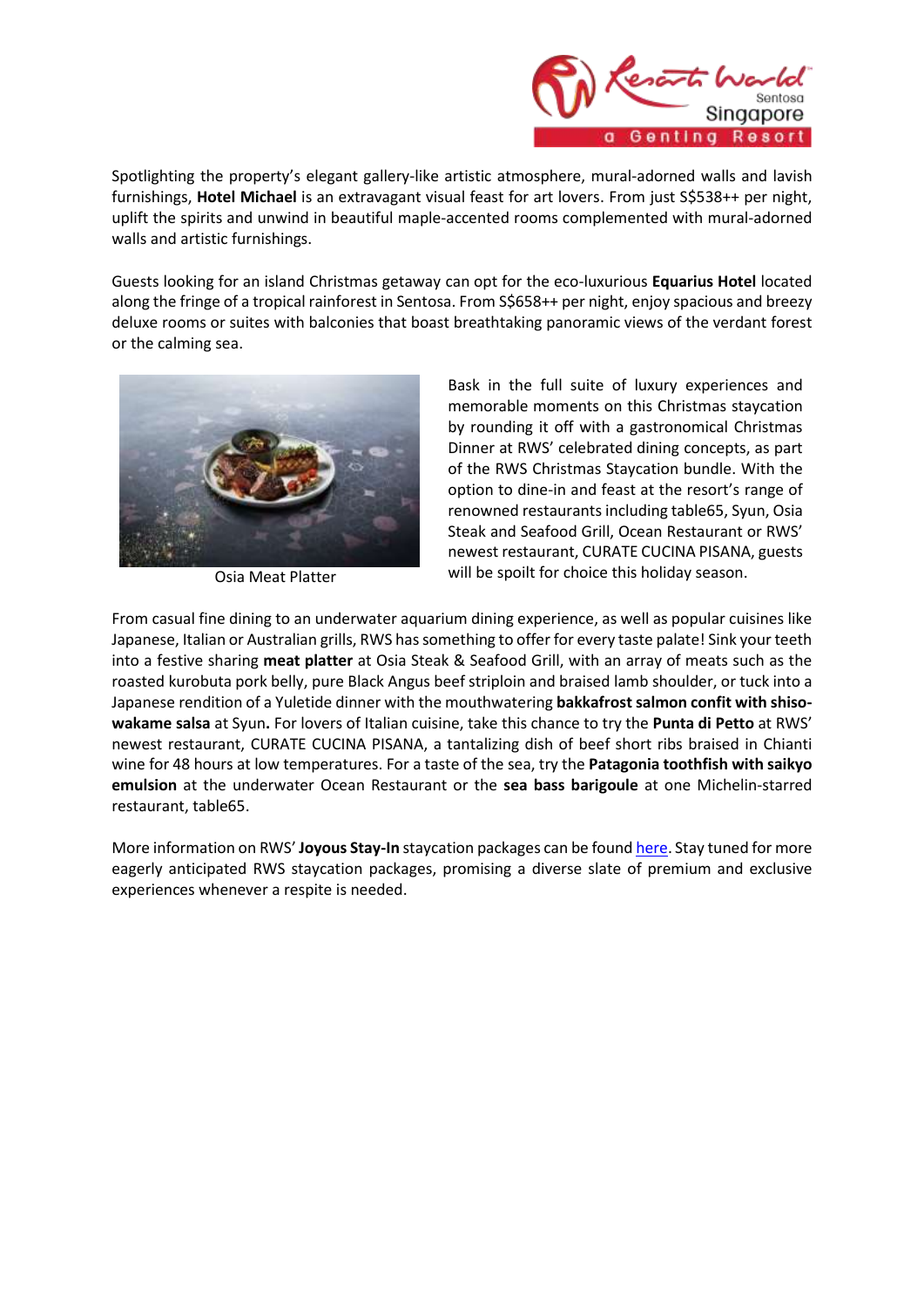

#### **Fun-filled Festivities at RWS Attractions**



An exciting day awaits guests at RWS' world-class attractions. Brimming with Christmas joy and excitement, Universal Studios Singapore will be decked out in Christmas decorations to welcome guests to **A Universal Christmas.**

Special Universal Studios Singapore Christmas packages will be available for purchase from 9 November 2021. Guests who have not had a chance to use their SingapoRediscovers Vouchers can seize the opportunity and redeem the attractive **S\$100 Festive Package**, which includes admission ticket, a tasty Christmas-themed set meal, \$30 shopping vouchers, S\$5 meal vouchers at carts, and 2 Universal Express rides. This package is also available for cash purchases.

| Purchase period                         | <b>Visit Dates</b>                 |
|-----------------------------------------|------------------------------------|
| 9 November 2021 - 2 January 2022        | 25 November 2021 to 2 January 2022 |
| (RWS website)                           |                                    |
| 16 November to 31 December 2021         | 25 November to 31 December 2021    |
| (SRV applicable. Available for purchase |                                    |
| on partners website)                    |                                    |

Bookings for Universal Studios Singapore Festive Package may be purchased from 9 November, 2021.

Other festive adventures await at S.E.A. Aquarium and Adventure Cove Waterpark! Merrymakers and children can get up close and personal with the international sensation, **Pinkfong and Baby Shark**, as they join the S.E.A. Aquarium's very own shark family. Fans can look forward to snapping tons of shareable wefies with these characters in their Christmas outfits, and even join in a one-of-a-kind **Dance 'N Meet session**. A first in Singapore, the session will see the beloved characters dancing with guests in a coordinated groove next to the 40,000 marine animals in the iconic Open Ocean Habitat.

Visitors can also look forward to catching the comeback of the perennial crowd favourite, **Scuba Santa**, as he dives amongst the majestic manta rays, sharks and other marine friends at the aquarium. Furthermore, the S.E.A. Aquarium's family of Manta Mascots will be dressed in their Christmas best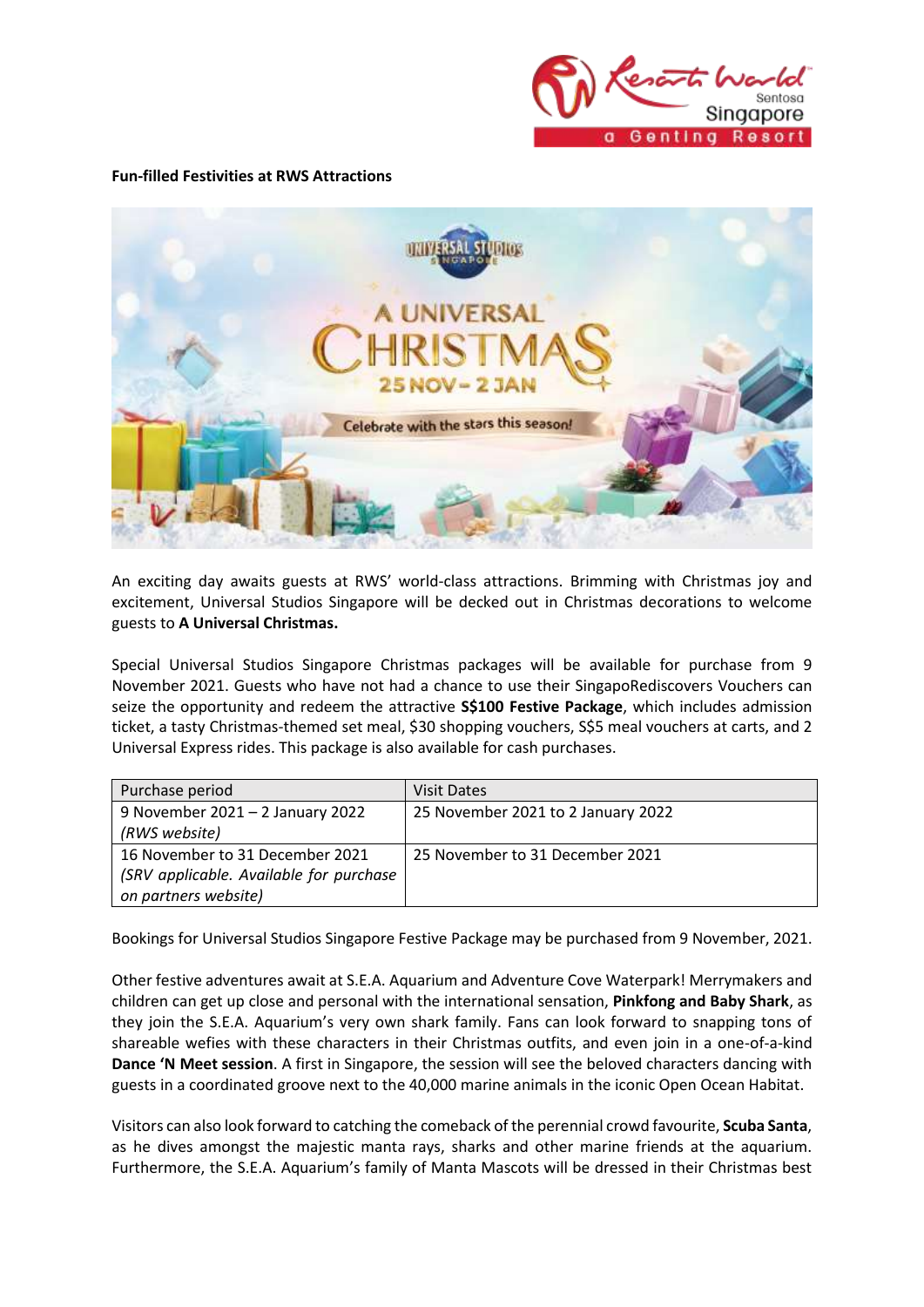

to bring the festive cheer to our guests this holidays! With extended opening hours from 9.00am to 5.00pm every day except Wednesday, guests are offered safe and comfortable space and distancing while hanging out with their marine friends at the S.E.A. Aquarium. All Safe Management Measures are strictly adhered to, with air ionisers deployed across the aquarium to ensure the highest standards of clean air for our guests as well as our marine friends!

Visitors who seek a splashing good time can head to **Adventure Cove Waterpark** for thrilling water slides, or simply laze in the cooling winding river. Singapore residents can also seize the deal and receive a \$5 voucher and a free treat when they purchase their ticket to Adventure Cove Waterpark from now until 31 December 2021.

Stay tuned for more details on the merry activities awaiting guests at RWS' attractions [here!](http://www.rwsentosa.com/merrymillionmoments)

-End-

#### **ABOUT RESORTS WORLD SENTOSA**

Resorts World Sentosa (RWS), Asia's premium lifestyle destination resort, is located on Singapore's resort island of Sentosa. Spanning 49 hectares, RWS is home to world-class attractions including Universal Studios Singapore, S.E.A. Aquarium, Dolphin Island and Adventure Cove Waterpark. Complementing the adventure and adrenaline of its theme parks and attractions are six unique luxury hotels, the world-class Resorts World Convention Centre and a casino. RWS offers award-winning dining experiences and exciting cuisines from around the world across its many renowned celebrity chef restaurants, establishing itself as a key player in Singapore's vibrant and diverse dining scene and a leading gourmet destination in Asia for epicureans. The integrated resort also offers world-class entertainment, from original resident productions to concerts and public shows. RWS has been named "Best Integrated Resort" since 2011 for nine consecutive years at the TTG Travel Awards which recognises the best of Asia-Pacific's travel industry.

RWS is wholly owned by Genting Singapore, a company of the Genting Group. For more information, please visit [www.rwsentosa.com.](http://www.rwsentosa.com/)

/ResortsWorldatSentosa @rwsentosa

#### **ABOUT UNIVERSAL PARKS & RESORTS**

Universal Parks & Resorts, a unit of Comcast NBCUniversal, offers guests around the globe today's most relevant and popular entertainment experiences. With three-time Academy Award winner Steven Spielberg as creative consultant, its theme parks are known for immersive experiences that feature some of the world's most thrilling and technologically advanced film- and television-based attractions. Universal Parks & Resorts in the U.S. are Universal Studios Hollywood and Universal Orlando Resort. Around the world, UP&R includes Universal Studios Japan in Osaka, a license agreement with Universal Studios Singapore at Resorts World Sentosa, and the recently-opened Universal Beijing Resort. Learn more at universalparks.com.

#### **MEDIA CONTACTS**

**Resorts World Sentosa** Eileen Bakri Tel: + 65 9730-5754 Email[: Eileen.bakri@rwsentosa.com](mailto:Eileen.bakri@rwsentosa.com) **Ogilvy (for Resorts World Sentosa)** Ada Tong Tel: +65 9297-0748 Email: [ada.tong@ogilvy.com](mailto:ada.tong@ogilvy.com)